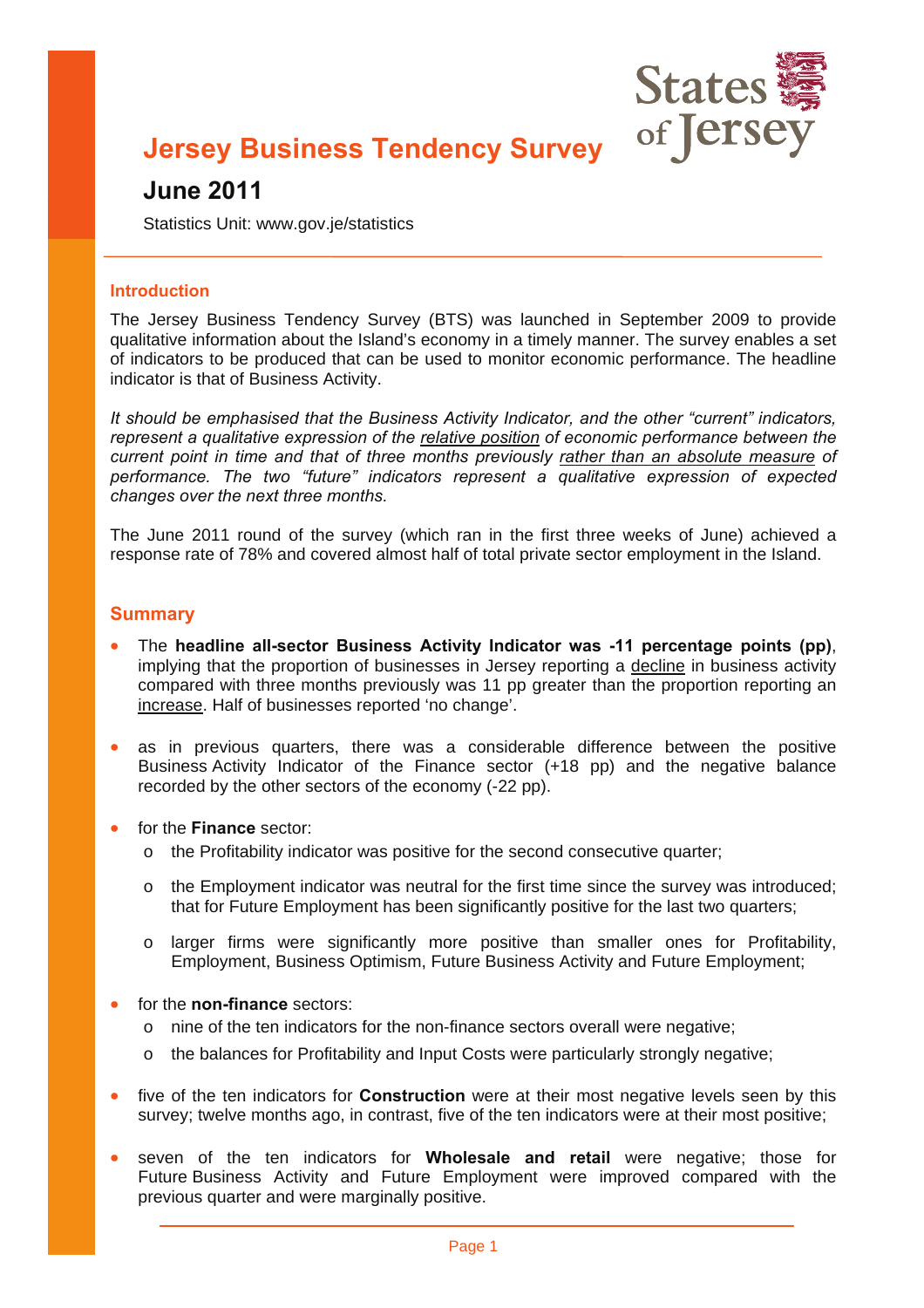## **Section 1 - Business Activity Indicator**

The **Business Activity Indicator** represents a measure of the total amount of work undertaken by businesses operating in Jersey. Such activity will have specific definitions relevant to each sector of business and may be considered as, for example, turnover, number of products produced, gross income or chargeable hours.

The resultant indicator is a weighted net balance (WNB) calculated as the difference between the proportion of businesses reporting that their current business activity is higher than it was three months earlier and the proportion reporting that their activity is lower<sup>1</sup>.

**The all-sector Business Activity Indicator in June 2011 was -11 pp (percentage points),**  implying that the proportion of businesses reporting a decline in business activity compared with three months previously was 11 pp greater than the proportion reporting an increase. Around half (51%) of businesses reported no change in their business activity over the period (see Figure 1).

The all-sector Business Activity Indicator for June 2011 was marginally lower (down by 5 pp) than that in March 2011.

#### **Figure 1 – Business Activity Indicator (***percentage points<sup>2</sup> )***.**

 $\overline{a}$ 



 *June 2011 compared with the situation three months previously.* 

As Figure 1 shows, there was a considerable difference between the Business Activity Indicator of the Finance sector and that of the other sectors of the economy:

- the Finance sector had a WNB of 18 pp in June 2011, with 28% of businesses reporting an increase in activity compared with three months earlier and 10% reporting a decrease;
- the non-finance sectors, overall, had a negative WNB of -22 pp, with 16% of businesses reporting an increase in activity and 37% reporting a decrease;
- about three-fifths (62%) of businesses in the Finance sector and almost half (47%) of non-finance companies reported 'no change' in their business activity.

<sup>1</sup> Such an indicator, derived from relative business activity, is fundamentally similar to the Chartered Institute of Purchasing and Supply (CIPS) Services Business Activity Index which is widely used in the UK: the UK Services PMI (Purchasing Managers Index), produced for CIPS by Markit Economics, 2009.

Throughout this report, bar charts are plotted using unrounded WNBs; numbers on charts and in the tables of the Appendix are shown rounded to the nearest integer.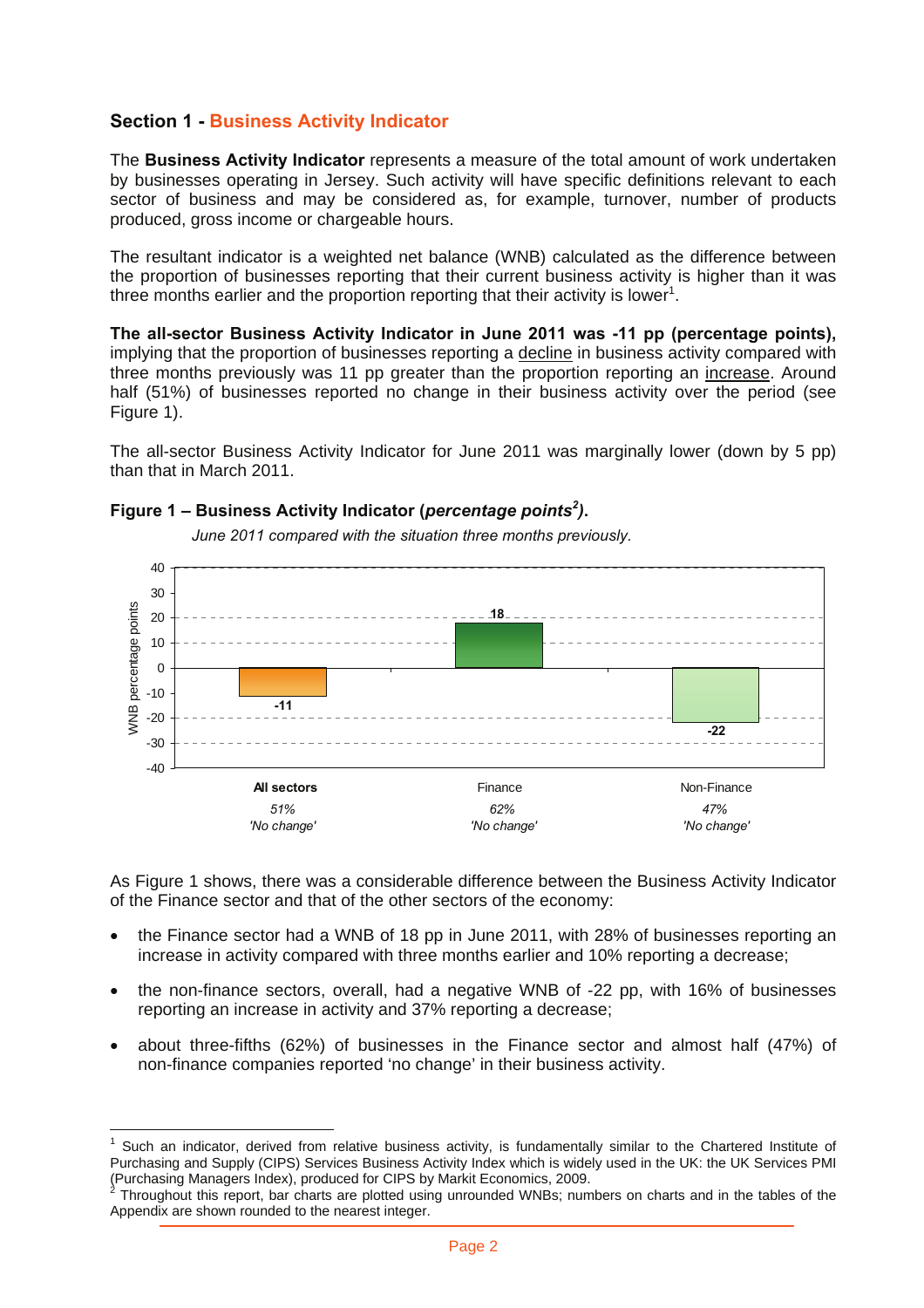The Business Activity Indicator for the Finance sector was 8 pp lower than that recorded three months earlier, decreasing from 26 pp in March 2011 to 18 pp in June 2011.

The Business Activity Indicator for the non-finance sectors remained strongly negative and decreased slightly, by 4 pp, from -18 pp in March 2011 to -22 pp in June 2011.

*It should be re-iterated that the Business Activity Indicator expresses a relative measure of economic performance between the current point in time and that of three months previously, rather than an absolute measure of economic performance.* 

#### **Section 2 - All Indicators**

 $\overline{a}$ 

Figure 2 presents the ten all-sector WNB indicators derived from the responses to each question of the survey; the measures of each indicator are shown for the latest and four previous rounds of the survey. Detailed results for all indicators are shown in Appendix 1 and 2.

#### **Figure 2 – Ten all-sector WNB indicators<sup>3</sup>**

 *June, Sept, Dec 2010 and March and June 2011.* 



Over all sectors of the economy, nine of the ten indicators remained at essentially the same level as that seen in the previous quarter, changing by less than 5 pp.

The New Business indicator saw the greatest difference when compared with the previous quarter, decreasing by 9 pp from a neutral balance in March 2011 to -9 pp this quarter.

As in all previous rounds of the survey, Input Costs and Profitability were the most strongly negative indicators.

 $3$  The Input Costs indicator has been constructed such that a negative net balance implies that more businesses have seen input costs increase than decrease.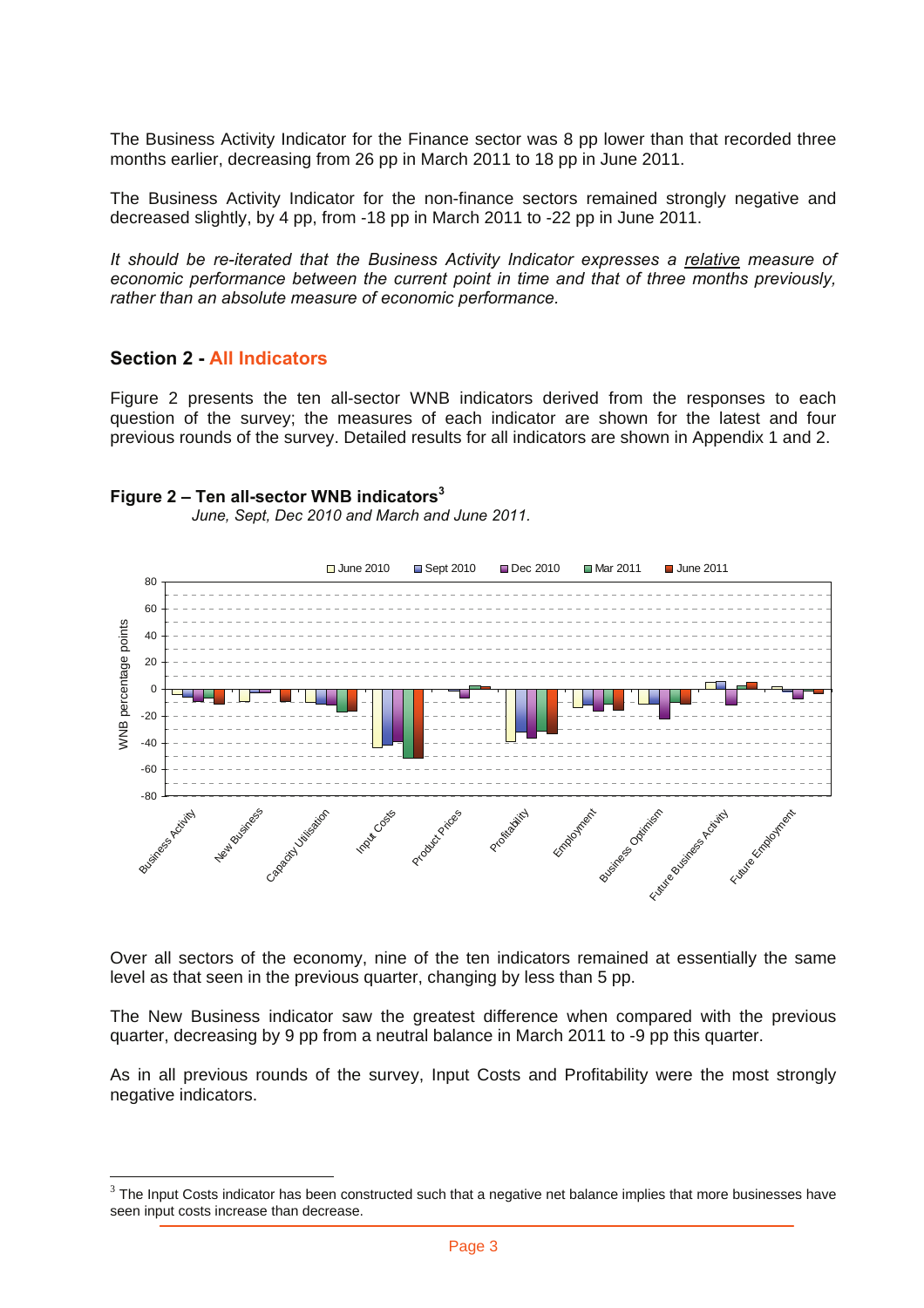## **Section 3 - Finance and non-finance sectors**

The Finance sector had a more positive balance than the non-finance sectors for nine of the ten indicators in June 2011 (see Figure 3).



#### **Figure 3 – WNB indicators: Finance and non-finance**

*June 2011 compared with the situation three months previously.* 

In June 2011, the Finance sector had positive WNBs for eight of the ten indicators. In contrast, nine of the ten indicators for the non-finance sectors were negative.

The Finance sector was considerably more positive (or less negative) than the non-finance sectors (by more than 25 pp) for eight of the ten indicators – the largest differences being for Profitability, Business Optimism and Future Business Activity.

For the Finance sector the Business Optimism and Future Business Activity indicators were strongly positive, at levels greater than 25 pp. The non-finance sectors recorded negative balances for both of these indicators.

The Input Costs and Product Prices indicators were negative for the Finance sector. Input Costs and Profitability were the most negative indicators for the non-finance sectors.

#### **Section 4: Finance sector**

Figure 4 compares all ten indicators for the Finance sector in June 2011 with those measured in the previous four rounds of the BTS. Four of the ten indicators were more positive (or less negative) than in March 2011, four indicators recorded decreases whilst two were similar.

The Profitability indicator, driven by the larger firms, was positive for the second consecutive quarter, having been positive in March 2011 for the first time since the survey was introduced.

The indicator for Employment in the sector was neutral for the first time since the survey was introduced whilst that for Future Employment has been significantly positive for the last two quarters.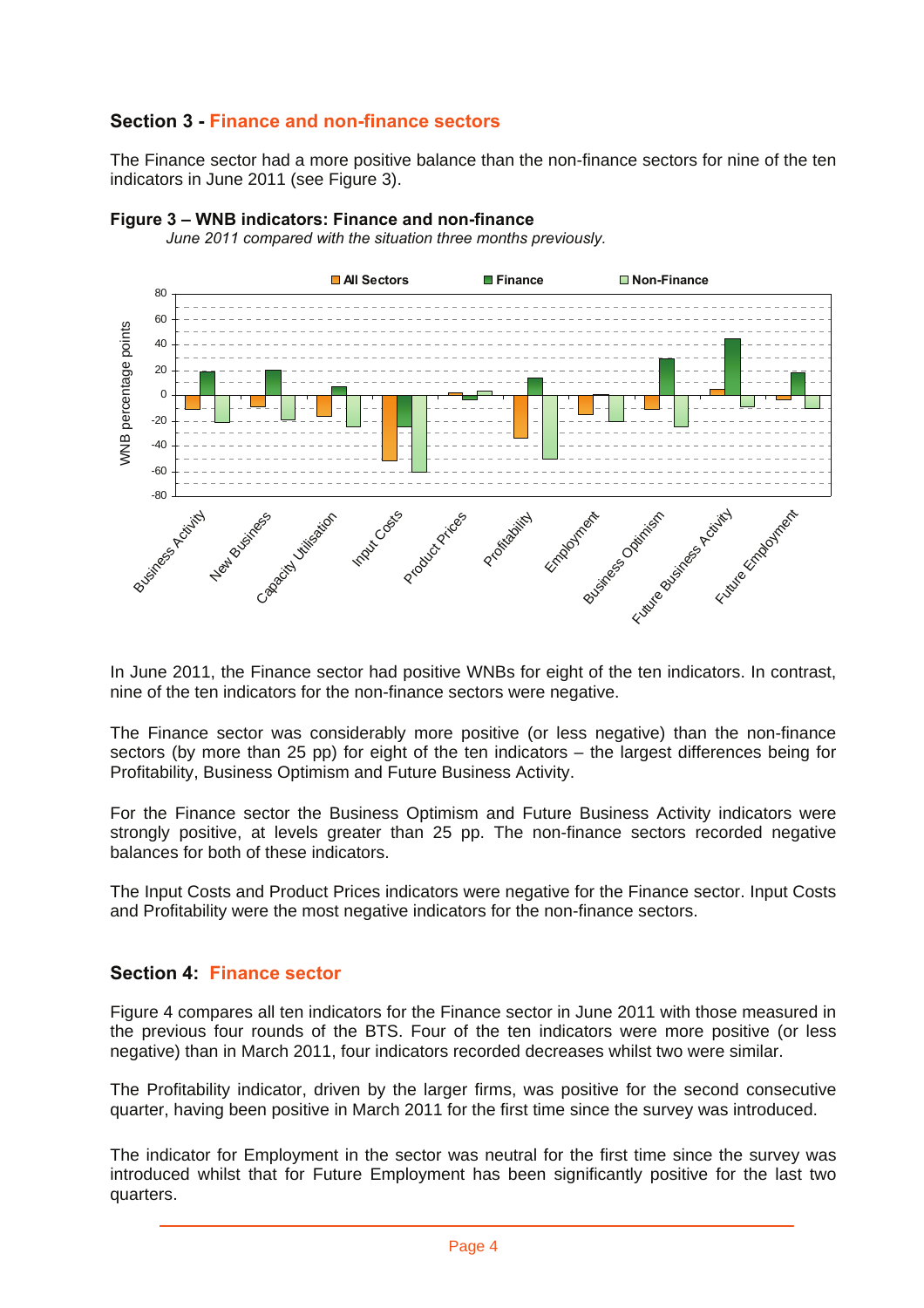

Future Business Activity recorded its most positive balance since December 2009. This indicator and that for Business Optimism have seen improving balances for the last 9 months. However, those for Business Activity and New Business have declined over the same period.

The indicator for Capacity Utilisation recorded a positive WNB of 6 pp, being positive for the first time in 18 months. In contrast, Input Costs recorded its most negative level yet, at -25 pp.

Larger firms (those with more than 50 full-time equivalent employees, FTEs) were significantly more positive than their smaller counterparts for Profitability, Employment, Business Optimism, Future Business Activity and Future Employment (see Figure 5).



**Figure 5 – Finance sector WNB indicators for large and small companies**   *June 2011 compared with the situation three months previously.*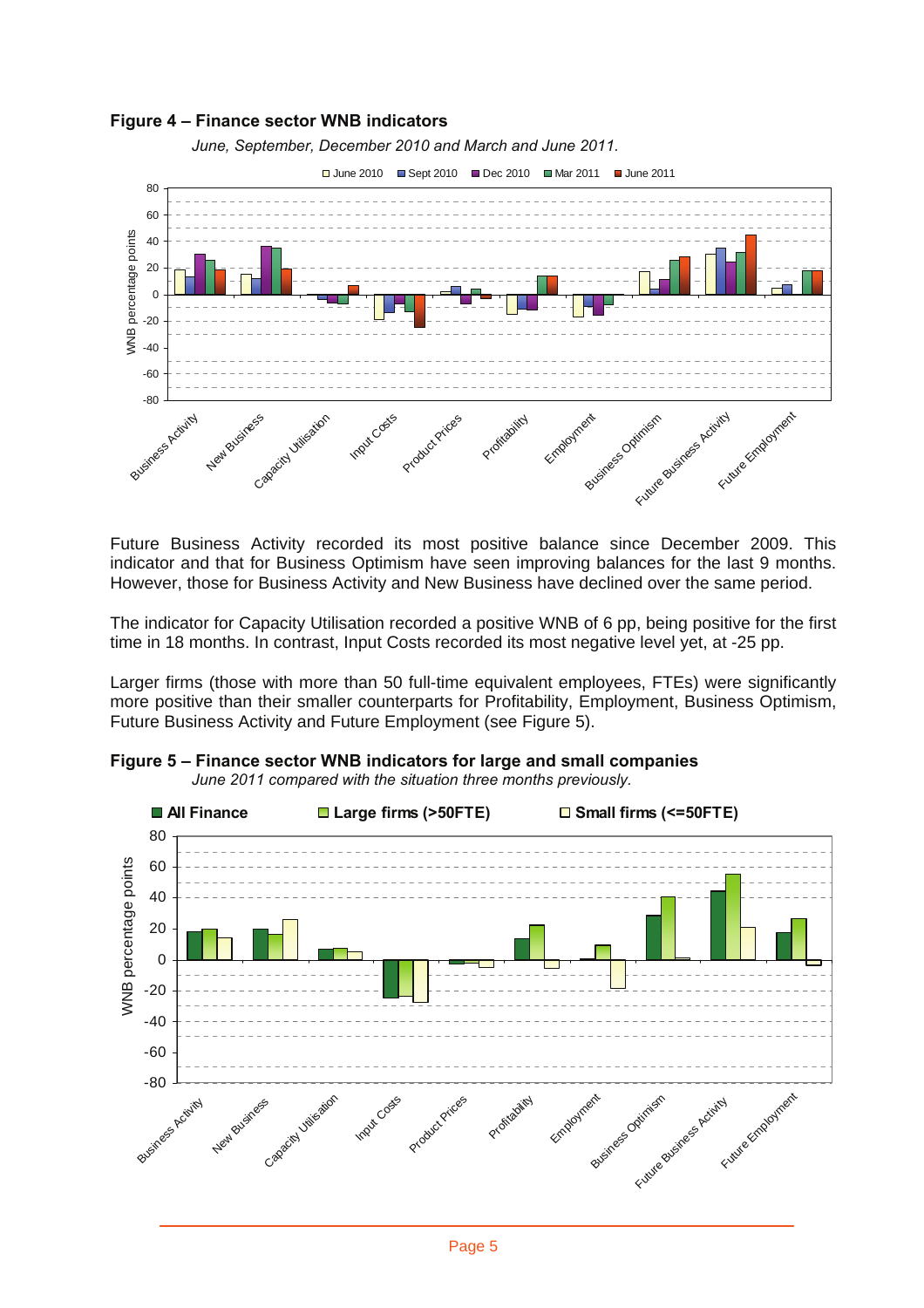### **Section 5 - Non-finance sectors**

Figure 6 compares all ten indicators for the non-finance sectors with the previous four rounds of the survey.



#### **Figure 6 – Non-finance sectors WNB indicators**

 *June, September, December 2010 and March and June 2011.* 

All ten indicators for the non-finance sectors remained at essentially the same levels as those recorded in the previous round of the survey.

In June 2011 nine out of the ten indicators for the non-finance sectors overall were negative. The balances for Profitability and Input Costs were particularly strongly negative.

Analysing by size of company reveals that smaller firms (those with fewer than 50 FTEs) were significantly more negative than the larger firms for Profitability, Business Optimism and the two forward looking indicators, Future Business Activity and Future Employment (see Appendix 1).

#### **Construction**

The Construction sector accounts for about 10% of Jersey's total workforce<sup>4</sup> and for about 6% of total economic activity as measured by Gross Value Added, GVA<sup>5</sup>.

As Figure 7 shows, the Construction sector was negative for all ten indicators in June 2011, with five of the indicators recording their most negative balances since the survey was introduced (see Appendix 2). Conversely, the corresponding quarter last year, June 2010, saw five of the indicators record their most positive, or least negative, balances; the other five indicators recorded their most positive balances in either March 2010 or September 2010.

The Employment indicator decreased by a further 17 pp from that in March 2011, recording its most negative level yet seen, whilst Future Employment maintained the strongly negative balance seen in the previous two rounds.

 $\overline{a}$ 4 Jersey Labour Market at December 2010, States of Jersey Statistics Unit April 2011.

Jersey Gross Value Added (GVA) and Gross National Income (GNI) 2009, Statistics Unit, September 2010.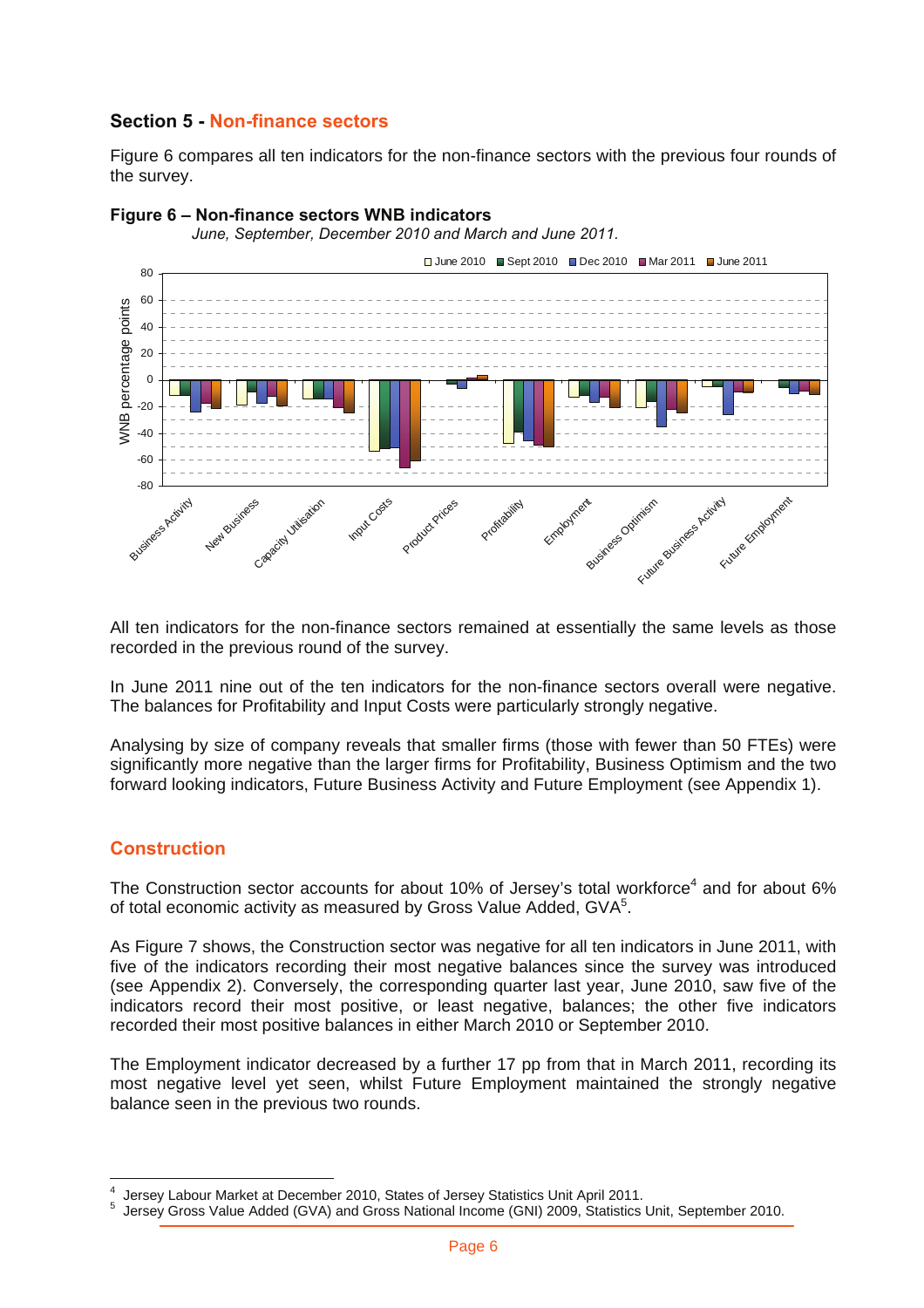Nine of the ten indicators for Construction recorded a level more negative than -25 pp, indicating that the proportion of businesses reporting a decrease was more than 25 pp greater than those reporting an increase.



#### **Figure 7 – Construction sector WNB indicators**

*June, September, December 2010 and March and June 2011.* 

#### **Wholesale & retail**

The Wholesale & retail sector accounts for almost a sixth (16%) of Jersey's total workforce<sup>3</sup> and for about 7% of total economic activity as measured by  $GVA<sup>4</sup>$ .

Seven of the ten indicators for the sector were negative in June 2011 (see Figure 8). The indicators for Future Business Activity and Future Employment improved compared with the previous quarter and were marginally positive.

#### **Figure 8 – Wholesale & retail sector WNB indicators**

*June, September, December 2010 and March and June 2011.* 



Jun 2010 Sept 2010 Dec 2010 Mar 2011 June 2011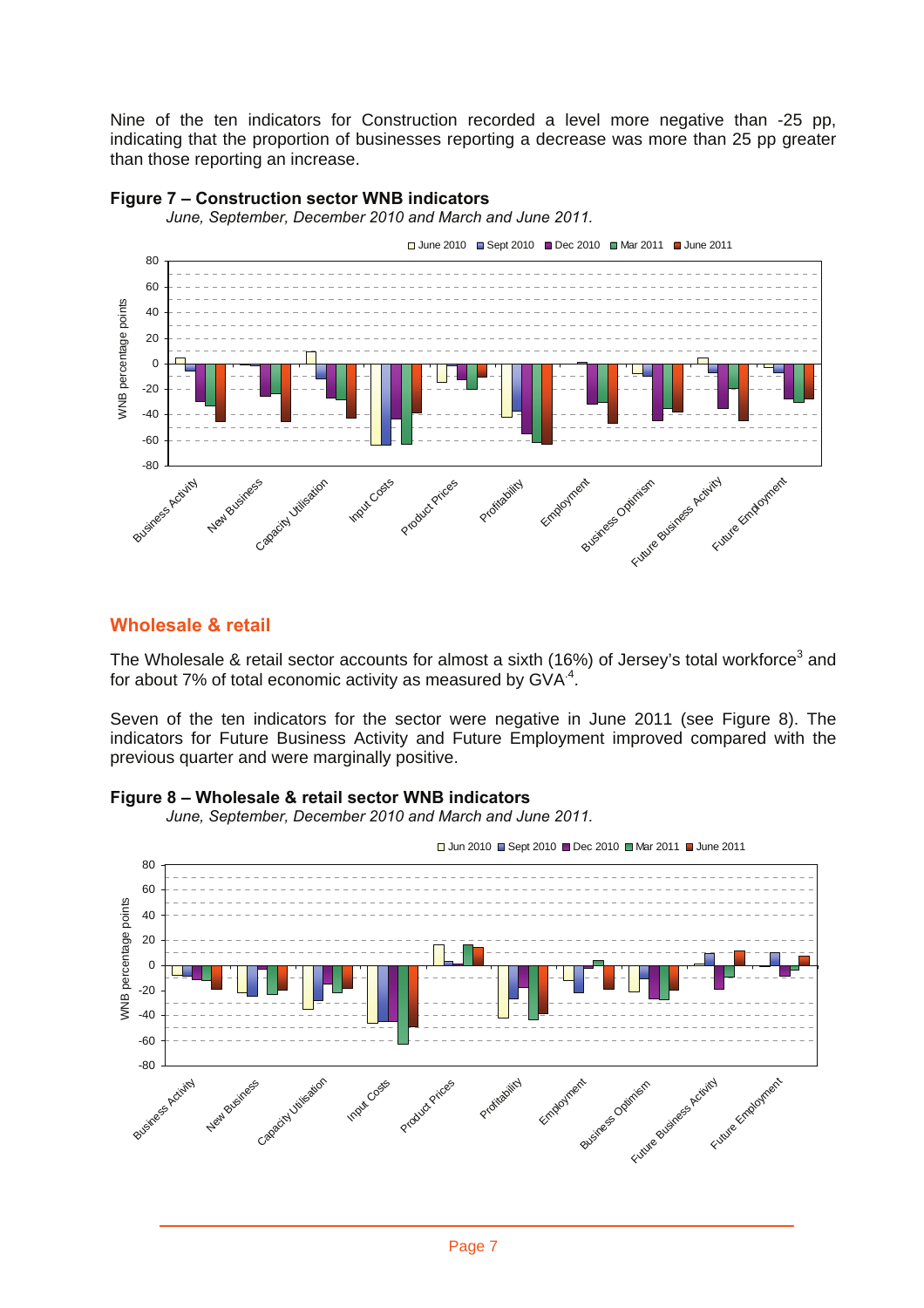The indicator for Business Activity has recorded an increasingly negative balance since June 2010, and in the latest quarter recorded was at its most negative since Q1 2010.

In contrast, both forward looking indicators (Future Business Activity and Future Employment) were positive, with larger firms being more positive, overall, than smaller ones.

#### **Other non-finance sectors**

The remaining non-finance sectors, excluding Construction and Wholesale & retail, together account for almost two-fifths (37%) of the Island's workforce<sup>3</sup> and for about a fifth (21%) of total economic activity as measured by GVA<sup>4</sup>.

Nine of the ten indicators showed a negative tendency in June 2011 (see Figure 9), with Input Costs and Profitability again recording particularly negative balances.

Only Product Prices recorded a positive balance, as in the previous quarter, indicating that more firms saw the prices they charge increase rather than decrease.

The change in all ten indicators in the latest quarter was small, ranging from 0 to 11 pp.

#### **Figure 9 – Other Non-finance sector WNB indicators**

*June, September, December 2010 and March and June 2011* 

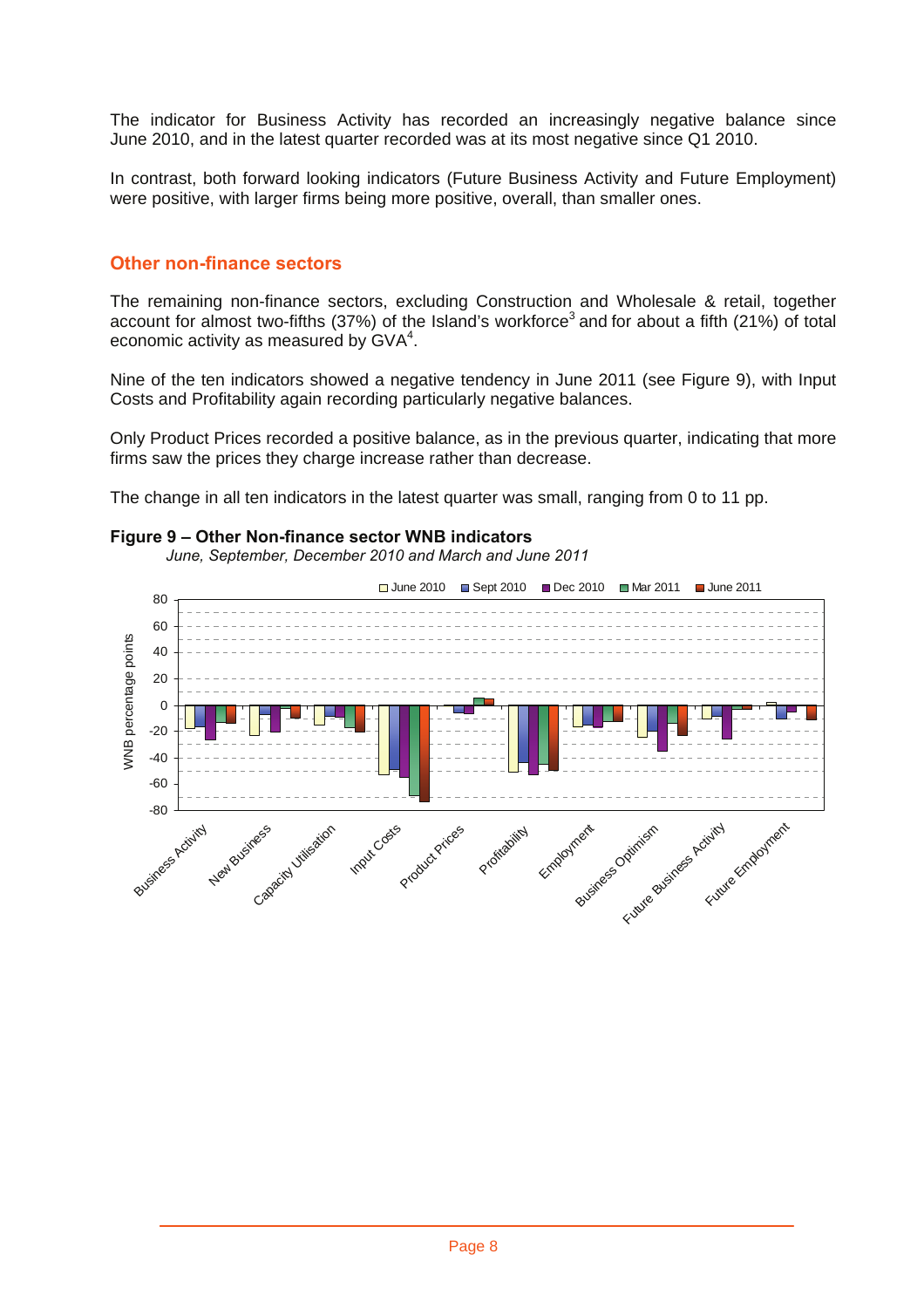#### **Notes**

The Business Tendency Survey samples private sector businesses in Jersey. The survey asks the Chief Executive or Managing Director of sampled businesses for their opinions on the **current situation of their business compared to three months previously** and also for their **expectations for the next three months**. A copy of the questionnaire is included in Appendix 2.

Each indicator derived from the survey responses is calculated as a net balance, that is the difference between the percentage of respondents answering *higher* or *increase* compared with the percentage answering *lower* or *decrease*. Responses are weighted according to the sampling probability and size of workforce of each business. Hence, each indicator constitutes a **weighted net balance (WNB)**.

#### 1. **Net Balance:**

Net balances are used to summarise respondents' answers to the multiple-choice questions of the Business Tendency Survey. The net balance is obtained by taking the difference between the weighted percentages of respondents giving positive (such as "*increase*" or "*higher*") and negative responses (such as "*decrease*" or "*lower*"). The net balance is given as a difference measured in percentage points (pp). The statistical uncertainty on each net balance (expressed as a 95% confidence interval) depends on the effective (weighted) numbers of respondents to each question and ranges from  $\pm 2$  to  $\pm 3$  pp.

#### 2. **Seasonal effects:**

Businesses are asked to exclude normal seasonal fluctuations from their responses.

#### 3. **Stratified sample**:

To design a representative sample of Jersey's businesses, a random sampling approach was invoked, stratified by business size (employment on a full-time equivalent, FTE, basis) and type of activity (SIC sector). Size-dependent sampling probabilities were applied, businesses with more than 50 FTE employees having a sampling probability of 1. The sample will be reviewed twice yearly to incorporate new or expanding businesses, in order that the sample remains representative of Jersey's economy.

#### 4. **Response**:

Over 480 firms were sent a survey questionnaire for this survey; some 360 completed questionnaires were returned, constituting an overall response rate of 78%. The respondents accounted for almost half (46%) of total private sector employment.

#### 5. **Weighting**:

The response data collected were analysed by calculating a weighted net balance. Each reporting business was assigned two weights: a sampling probability weight and a size weight (FTE workforce). The sampling weight adjusts for the different likelihoods of different sized businesses being included in the sample, an effect of the sampling methodology used. The size weight ensures that companies contribute to each indicator in proportion to the size of their workforce.

*Statistics Unit 13th July 2011*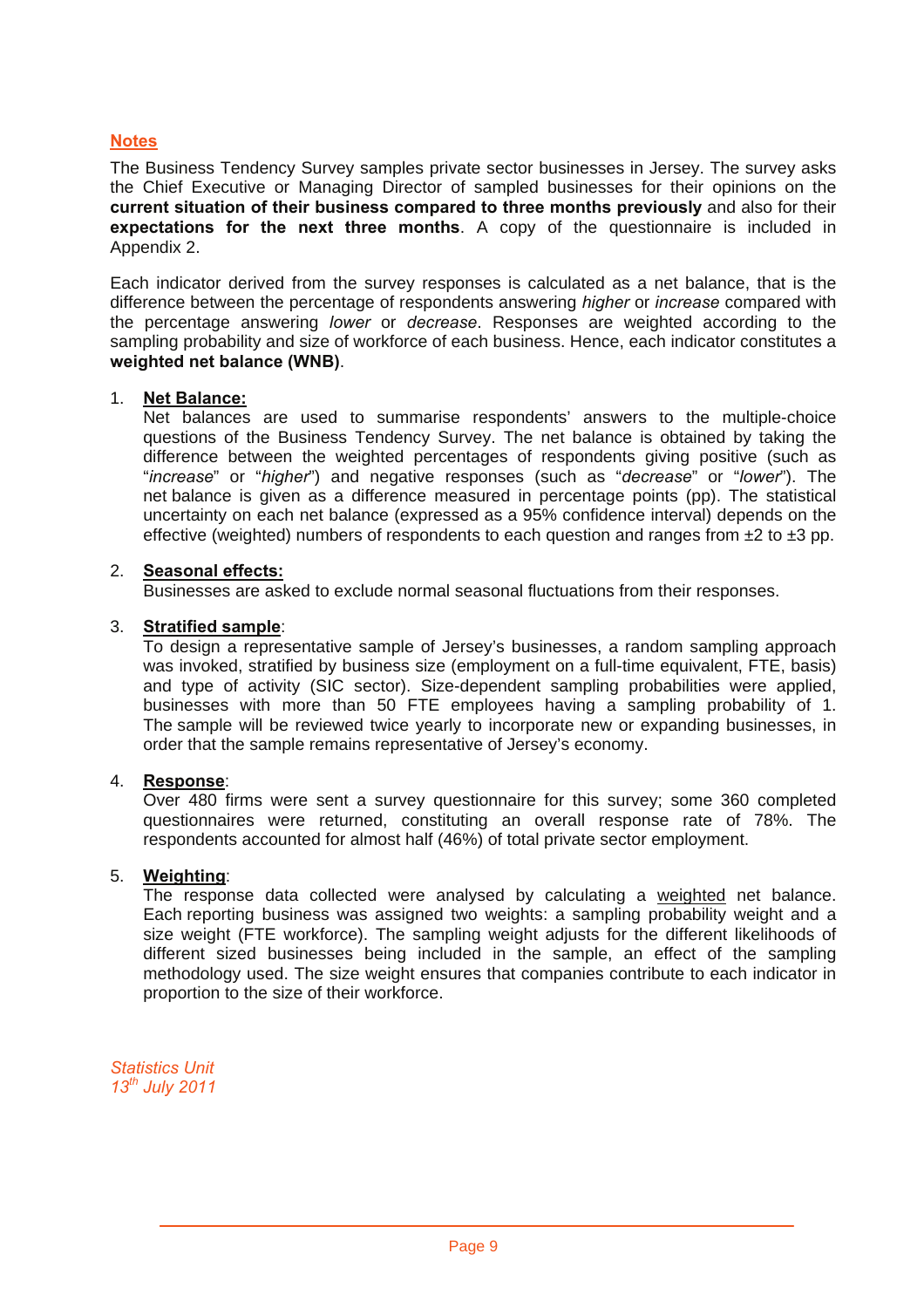#### **Appendix 1**

|                             |            | <b>ALL SECTORS</b> |            | <b>FINANCE</b> |            | <b>NON-FINANCE</b> |            | <b>CONSTRUCTION</b> |            | <b>WHOLESALE &amp; RETAIL</b> |            | <b>OTHER NON-FINANCE</b> |
|-----------------------------|------------|--------------------|------------|----------------|------------|--------------------|------------|---------------------|------------|-------------------------------|------------|--------------------------|
| Indicator                   | <b>WNB</b> | No change*         | <b>WNB</b> | No change*     | <b>WNB</b> | No change*         | <b>WNB</b> | No change*          | <b>WNB</b> | No change*                    | <b>WNB</b> | No change*               |
| <b>Business Activity</b>    | $-11$      | 51                 | 18         | 62             | $-22$      | 47                 | $-45$      | 38                  | $-19$      | 47                            | $-14$      | 51                       |
| <b>New Business</b>         | -9         | 45                 | 19         | 43             | $-20$      | 46                 | -46        | 36                  | $-19$      | 58                            | $-10$      | 45                       |
| <b>Capacity Utilisation</b> | $-17$      | 53                 | 6          | 69             | $-25$      | 48                 | $-42$      | 36                  | $-19$      | 60                            | $-20$      | 47                       |
| Input costs                 | $-52$      | 42                 | $-25$      | 65             | $-61$      | 34                 | $-39$      | 49                  | $-49$      | 42                            | $-73$      | 26                       |
| Product prices              | 2          | 68                 | -3         | 80             | 4          | 64                 | $-10$      | 64                  | 14         | 67                            | 5          | 63                       |
| Profitability               | $-34$      | 43                 | 14         | 54             | $-50$      | 39                 | $-63$      | 35                  | $-39$      | 53                            | $-50$      | 35                       |
| Employment                  | $-16$      | 59                 | 0          | 49             | $-21$      | 63                 | $-47$      | 43                  | $-19$      | 68                            | $-13$      | 67                       |
| <b>Business optimism</b>    | $-11$      | 54                 | 28         | 64             | $-25$      | 51                 | $-37$      | 33                  | $-19$      | 58                            | $-23$      | 54                       |
| Future business<br>activity | 5          | 50                 | 45         | 50             | -9         | 50                 | $-45$      | 39                  | 11         | 58                            | $-3$       | 52                       |
| Future employment           | -4         | 62                 | 17         | 49             | $-11$      | 67                 | $-27$      | 48                  |            | 79                            | $-11$      | 70                       |

## **June 2011 WNB indicators: all sectors, Finance, non-finance, Construction and Wholesale & retail***; percentage points.*

#### **June 2011 WNB indicators: Finance & non-finance by size of business***\*\****:** *percentage points.*

|                             |            | <b>Large: FINANCE</b> | <b>Small: FINANCE</b> |            | Large: NON-<br><b>FINANCE</b> |            | <b>Small: NON-FINANCE</b> |            |
|-----------------------------|------------|-----------------------|-----------------------|------------|-------------------------------|------------|---------------------------|------------|
| <b>Indicator</b>            | <b>WNB</b> | No change*            | <b>WNB</b>            | No change* | <b>WNB</b>                    | No change* | <b>WNB</b>                | No change* |
| <b>Business Activity</b>    | 20         | 63                    | 14                    | 61         | $-15$                         | 57         | $-23$                     | 45         |
| <b>New Business</b>         | 16         | 38                    | 26                    | 56         | $-13$                         | 62         | $-21$                     | 42         |
| <b>Capacity Utilisation</b> | 7          | 67                    | 5                     | 75         | $-15$                         | 57         | $-27$                     | 45         |
| Input costs                 | $-24$      | 63                    | $-28$                 | 69         | -66                           | 34         | -60                       | 35         |
| Product prices              | $-2$       | 78                    | -5                    | 84         | 22                            | 66         | $-1$                      | 63         |
| Profitability               | 23         | 46                    | -6                    | 72         | $-23$                         | 55         | $-57$                     | 35         |
| Employment                  | 9          | 44                    | $-19$                 | 61         | $-18$                         | 70         | $-22$                     | 61         |
| <b>Business optimism</b>    | 41         | 56                    |                       | 83         | -6                            | 63         | $-30$                     | 48         |
| Future business activity    | 55         | 42                    | 21                    | 67         | 23                            | 55         | $-17$                     | 49         |
| Future employment           | 27         | 38                    | -4                    | 74         |                               | 72         | -14                       | 65         |

*\* Weighted percentage of respondents who replied "same".* 

*\*\* Large firms are defined as having more than 50 FTEs; small firms defined as having 50 or fewer FTEs.*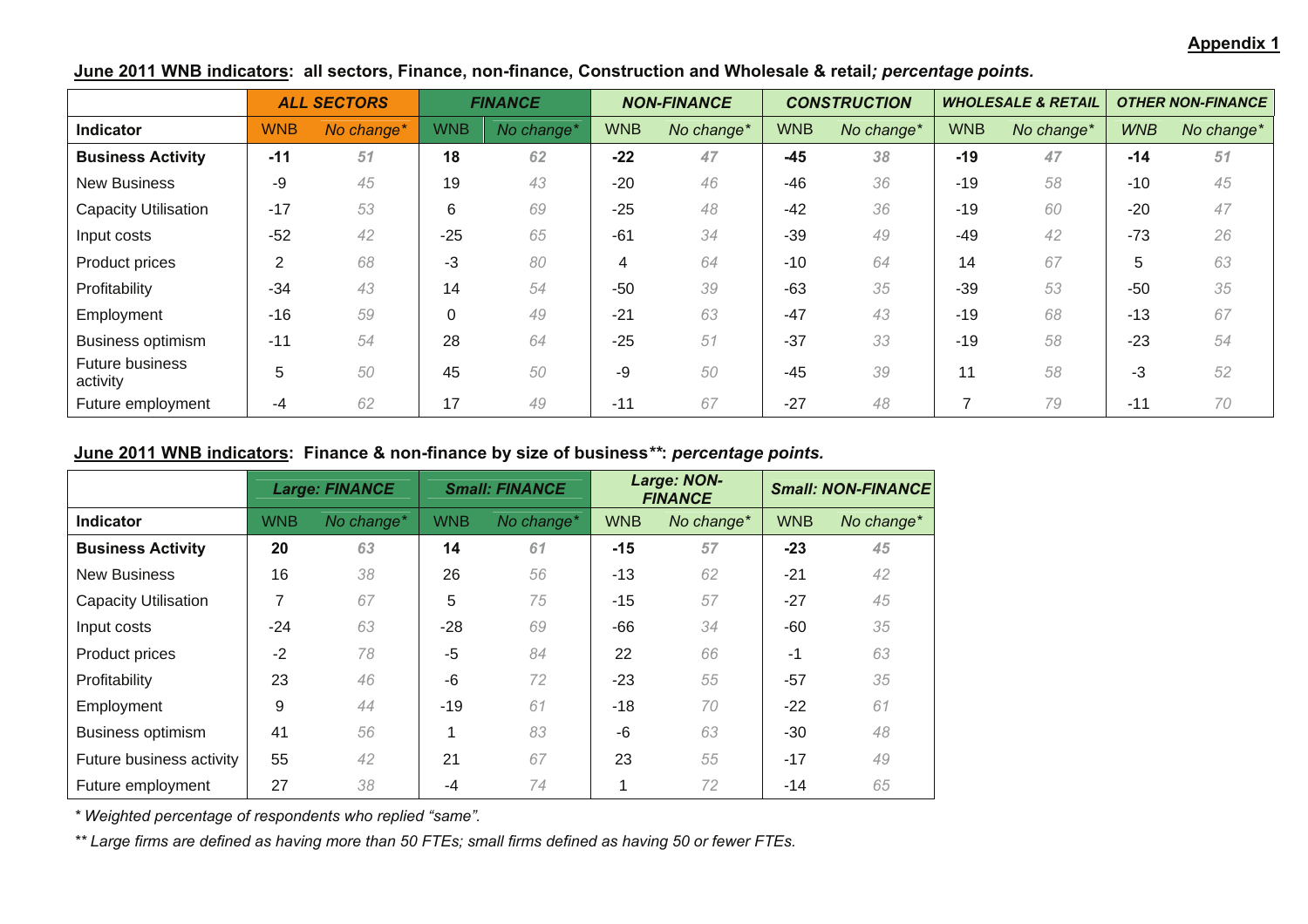## **All Sectors WNB Indicators**

| <b>Indicator</b>                   | <b>Sept</b><br>2009 | <b>Dec</b><br>2009 | <b>Mar</b><br>2010 | June<br>2010   | <b>Sept</b><br>2010 | <b>Dec</b><br>2010 | <b>Mar</b><br>2011 | June<br>2011 |
|------------------------------------|---------------------|--------------------|--------------------|----------------|---------------------|--------------------|--------------------|--------------|
| <b>Business Activity</b>           | $-11$               | $-15$              | $-15$              | $-4$           | -6                  | -9                 | -6                 | $-11$        |
| <b>New Business</b>                | $-11$               | $-15$              | $-13$              | -9             | $-3$                | -3                 | 0                  | -9           |
| Capacity Utilisation               | -9                  | $-18$              | $-21$              | $-10$          | $-11$               | $-12$              | $-17$              | $-17$        |
| Input costs                        | $-31$               | $-32$              | $-36$              | $-44$          | $-42$               | $-39$              | $-52$              | $-52$        |
| Product prices                     | $-11$               | $-13$              | $-6$               | $\mathbf{0}$   | $-1$                | -6                 | 2                  | 2            |
| Profitability                      | $-41$               | $-43$              | -41                | $-39$          | $-32$               | $-37$              | $-32$              | $-34$        |
| Employment                         | $-18$               | $-15$              | $-15$              | $-14$          | $-12$               | $-17$              | $-12$              | -16          |
| <b>Business optimism</b>           | $-13$               | $-15$              | $-15$              | $-11$          | $-11$               | $-23$              | $-10$              | $-11$        |
| <b>Future business</b><br>activity | 12                  | $\overline{4}$     | 8                  | 5              | 6                   | $-12$              | 2                  | 5            |
| Future employment                  | -14                 | $-12$              | -8                 | $\overline{2}$ | $-2$                | $-7$               | $-1$               | $-4$         |

## **Finance WNB Indicators**

| Indicator                          | <b>Sept</b><br>2009 | Dec<br>2009 | <b>Mar 2010</b> | June<br>2010   | <b>Sept</b><br>2010 | <b>Dec</b><br>2010 | <b>Mar</b><br>2011 | June<br>2011 |
|------------------------------------|---------------------|-------------|-----------------|----------------|---------------------|--------------------|--------------------|--------------|
| <b>Business Activity</b>           | 1                   | $\bf{0}$    | 14              | 18             | 13                  | 30                 | 26                 | 18           |
| <b>New Business</b>                | 10                  | 5           | 25              | 15             | 12                  | 36                 | 35                 | 19           |
| <b>Capacity Utilisation</b>        | 8                   | $-12$       | $-5$            | $-1$           | $-4$                | -6                 | $-7$               | 6            |
| Input costs                        | $-16$               | 1           | $-13$           | $-19$          | $-14$               | $-7$               | $-13$              | $-25$        |
| Product prices                     | $-1$                | $-12$       | $-15$           | $\overline{2}$ | 6                   | $-7$               | 4                  | $-3$         |
| Profitability                      | $-26$               | $-27$       | $-21$           | $-15$          | $-11$               | $-12$              | 14                 | 14           |
| Employment                         | $-30$               | $-1$        | $-19$           | $-17$          | -9                  | $-16$              | $-7$               | 0            |
| <b>Business optimism</b>           | 12 <sub>2</sub>     | 13          | 20              | 17             | $\overline{4}$      | 11                 | 25                 | 28           |
| <b>Future business</b><br>activity | 33                  | 50          | 29              | 30             | 35                  | 24                 | 32                 | 45           |
| Future employment                  | $-22$               | $-7$        | $-1$            | 5              | 7                   | $\Omega$           | 18                 | 17           |

## **Non-Finance WNB Indicators**

| <b>Indicator</b>                   | <b>Sept</b><br>2009 | <b>Dec</b><br>2009 | <b>Mar</b><br>2010 | June<br>2010 | <b>Sept</b><br>2010 | <b>Dec</b><br>2010 | <b>Mar</b><br>2011 | June<br>2011 |
|------------------------------------|---------------------|--------------------|--------------------|--------------|---------------------|--------------------|--------------------|--------------|
| <b>Business Activity</b>           | $-16$               | $-21$              | $-26$              | $-12$        | $-12$               | $-24$              | $-18$              | $-22$        |
| <b>New Business</b>                | $-19$               | $-23$              | $-27$              | $-19$        | -9                  | $-18$              | $-13$              | $-20$        |
| <b>Capacity Utilisation</b>        | $-15$               | $-20$              | $-27$              | $-14$        | $-14$               | -14                | $-21$              | $-25$        |
| Input costs                        | -48                 | $-45$              | -43                | $-54$        | $-52$               | $-51$              | $-66$              | $-61$        |
| Product prices                     | $-15$               | $-13$              | $-3$               | 0            | $-3$                | -6                 | 2                  | 4            |
| Profitability                      | -46                 | $-49$              | -48                | -48          | $-39$               | -46                | -49                | $-50$        |
| Employment                         | $-14$               | $-20$              | $-13$              | $-13$        | $-12$               | $-17$              | $-13$              | $-21$        |
| <b>Business optimism</b>           | $-22$               | $-25$              | $-26$              | $-21$        | $-16$               | $-35$              | $-22$              | $-25$        |
| <b>Future business</b><br>activity | 4                   | $-13$              | 1                  | $-5$         | $-5$                | $-26$              | -9                 | -9           |
| Future employment                  | $-11$               | $-14$              | -10                | $\mathbf 0$  | -6                  | $-10$              | -8                 | $-11$        |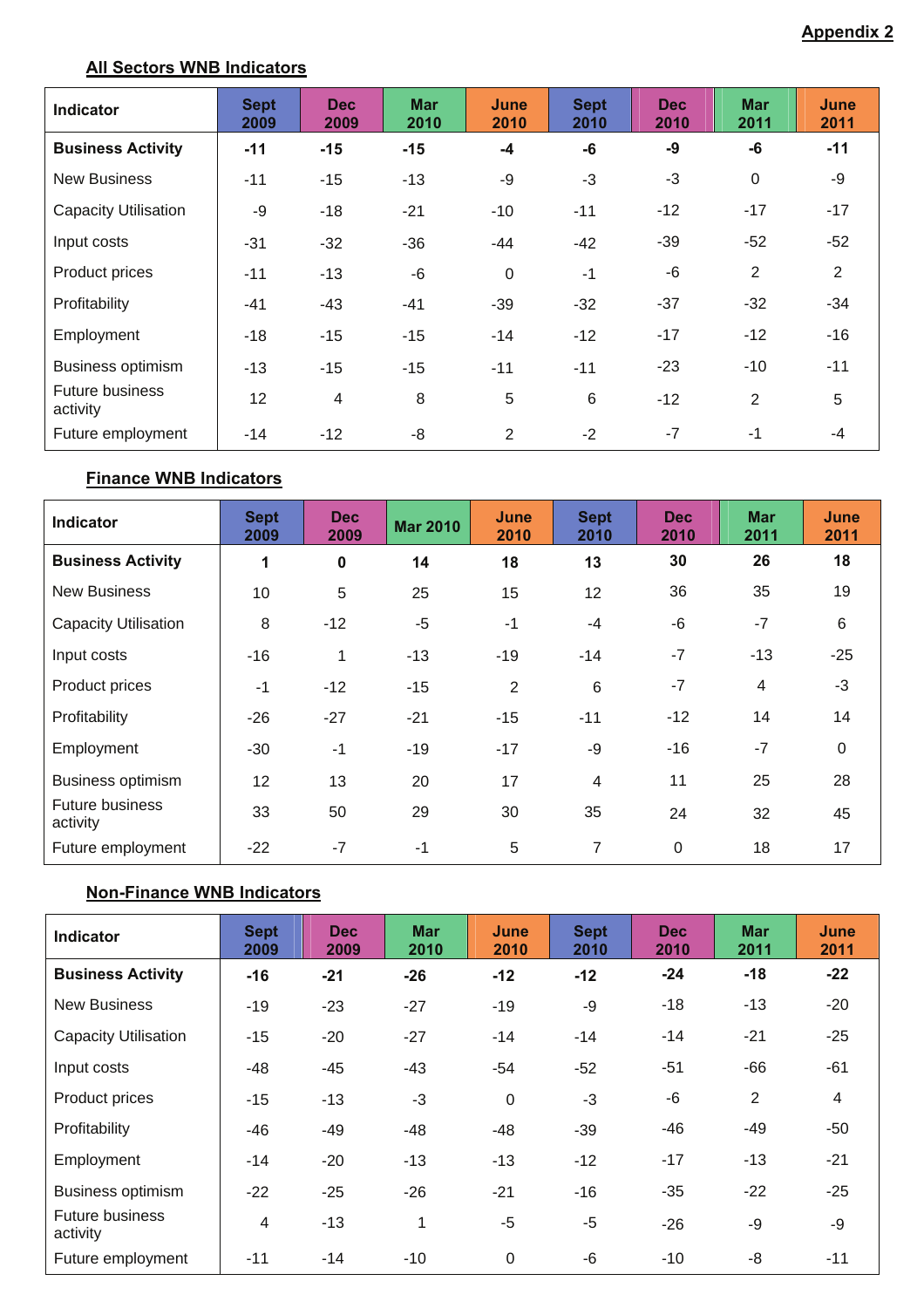## **Construction WNB Indicators**

| <b>Indicator</b>                   | <b>Sept</b><br>2009 | <b>Dec</b><br>2009 | <b>Mar</b><br>2010 | June<br>2010            | <b>Sept</b><br>2010 | <b>Dec</b><br>2010 | <b>Mar</b><br>2011 | June<br>2011 |
|------------------------------------|---------------------|--------------------|--------------------|-------------------------|---------------------|--------------------|--------------------|--------------|
| <b>Business Activity</b>           | $-34$               | $-40$              | $-15$              | $\overline{\mathbf{4}}$ | -6                  | $-30$              | $-33$              | $-45$        |
| <b>New Business</b>                | $-31$               | $-59$              | $-31$              | $-1$                    | $-2$                | $-25$              | $-24$              | $-46$        |
| <b>Capacity Utilisation</b>        | $-7$                | $-33$              | $-14$              | 9                       | $-12$               | $-27$              | $-28$              | -42          |
| Input costs                        | $-39$               | $-41$              | -34                | -64                     | -64                 | -43                | $-63$              | $-39$        |
| Product prices                     | $-12$               | $-12$              | $-12$              | $-15$                   | $-2$                | $-12$              | $-20$              | $-10$        |
| Profitability                      | $-42$               | $-53$              | $-39$              | $-42$                   | $-37$               | $-55$              | $-62$              | -63          |
| Employment                         | -5                  | -8                 | 1                  | $\mathbf 0$             | 1                   | $-31$              | $-30$              | -47          |
| <b>Business optimism</b>           | $-29$               | $-38$              | $-22$              | -8                      | $-10$               | -45                | $-35$              | $-37$        |
| <b>Future business</b><br>activity | 3                   | $-23$              | 1                  | 5                       | $-7$                | $-35$              | $-19$              | -45          |
| Future employment                  | $-15$               | $-17$              | $-1$               | $-3$                    | $-7$                | $-28$              | $-30$              | $-27$        |

## **Wholesale & retail WNB Indicators**

| <b>Indicator</b>                   | <b>Sept</b><br>2009 | <b>Dec</b><br>2009 | <b>Mar</b><br>2010 | June<br>2010 | <b>Sept</b><br>2010 | <b>Dec</b><br>2010 | <b>Mar</b><br>2011       | June<br>2011   |
|------------------------------------|---------------------|--------------------|--------------------|--------------|---------------------|--------------------|--------------------------|----------------|
| <b>Business Activity</b>           | 13                  | $-18$              | $-36$              | -8           | -9                  | $-11$              | $-12$                    | $-19$          |
| <b>New Business</b>                | 13                  | -6                 | $-47$              | $-22$        | $-25$               | $-3$               | $-24$                    | -19            |
| <b>Capacity Utilisation</b>        | $-22$               | $-11$              | -44                | $-35$        | $-28$               | $-15$              | $-22$                    | $-19$          |
| Input costs                        | $-50$               | $-52$              | $-48$              | $-46$        | $-45$               | $-45$              | $-63$                    | $-49$          |
| Product prices                     | -6                  | $-12$              | 6                  | 16           | 3                   | 1                  | 17                       | 14             |
| Profitability                      | $-30$               | $-57$              | $-52$              | $-42$        | $-27$               | $-18$              | -43                      | $-39$          |
| Employment                         | 1                   | -8                 | -9                 | $-12$        | $-22$               | $-3$               | $\overline{\mathcal{A}}$ | $-19$          |
| Business optimism                  | 5                   | $-25$              | $-47$              | $-21$        | $-11$               | $-27$              | $-28$                    | $-19$          |
| <b>Future business</b><br>activity | 33                  | $-13$              | $-3$               | 1            | 9                   | $-19$              | -9                       | 11             |
| Future employment                  | 6                   | $-15$              | $-7$               | $-1$         | 10                  | -9                 | $-4$                     | $\overline{7}$ |

## **Other non-finance WNB Indicators**

| <b>Indicator</b>                   | <b>Sept</b><br>2009 | <b>Dec</b><br>2009 | <b>Mar</b><br>2010 | June<br>2010 | <b>Sept</b><br>2010 | <b>Dec</b><br>2010 | <b>Mar</b><br>2011 | <b>June</b><br>2011 |
|------------------------------------|---------------------|--------------------|--------------------|--------------|---------------------|--------------------|--------------------|---------------------|
| <b>Business Activity</b>           | $-16$               | $-14$              | $-26$              | $-18$        | $-16$               | $-27$              | $-13$              | $-14$               |
| <b>New Business</b>                | $-25$               | $-15$              | $-20$              | $-23$        | $-7$                | $-21$              | $-3$               | $-10$               |
| <b>Capacity Utilisation</b>        | $-12$               | $-18$              | -26                | $-15$        | -9                  | -9                 | $-17$              | $-20$               |
| Input costs                        | $-52$               | $-43$              | $-44$              | $-53$        | $-49$               | $-55$              | -69                | -73                 |
| Product prices                     | $-21$               | $-14$              | $-2$               | $-1$         | -6                  | -6                 | 5                  | 5                   |
| Profitability                      | $-52$               | $-45$              | -49                | $-51$        | -44                 | $-53$              | -45                | -50                 |
| Employment                         | $-22$               | $-29$              | $-19$              | $-17$        | $-15$               | $-17$              | $-13$              | $-13$               |
| <b>Business optimism</b>           | $-32$               | $-19$              | $-22$              | $-25$        | $-20$               | $-35$              | $-14$              | $-23$               |
| <b>Future business</b><br>activity | -8                  | -9                 | 2                  | $-11$        | -9                  | $-26$              | $-3$               | $-3$                |
| Future employment                  | $-17$               | $-13$              | $-13$              | 2            | $-11$               | $-5$               | 0                  | $-11$               |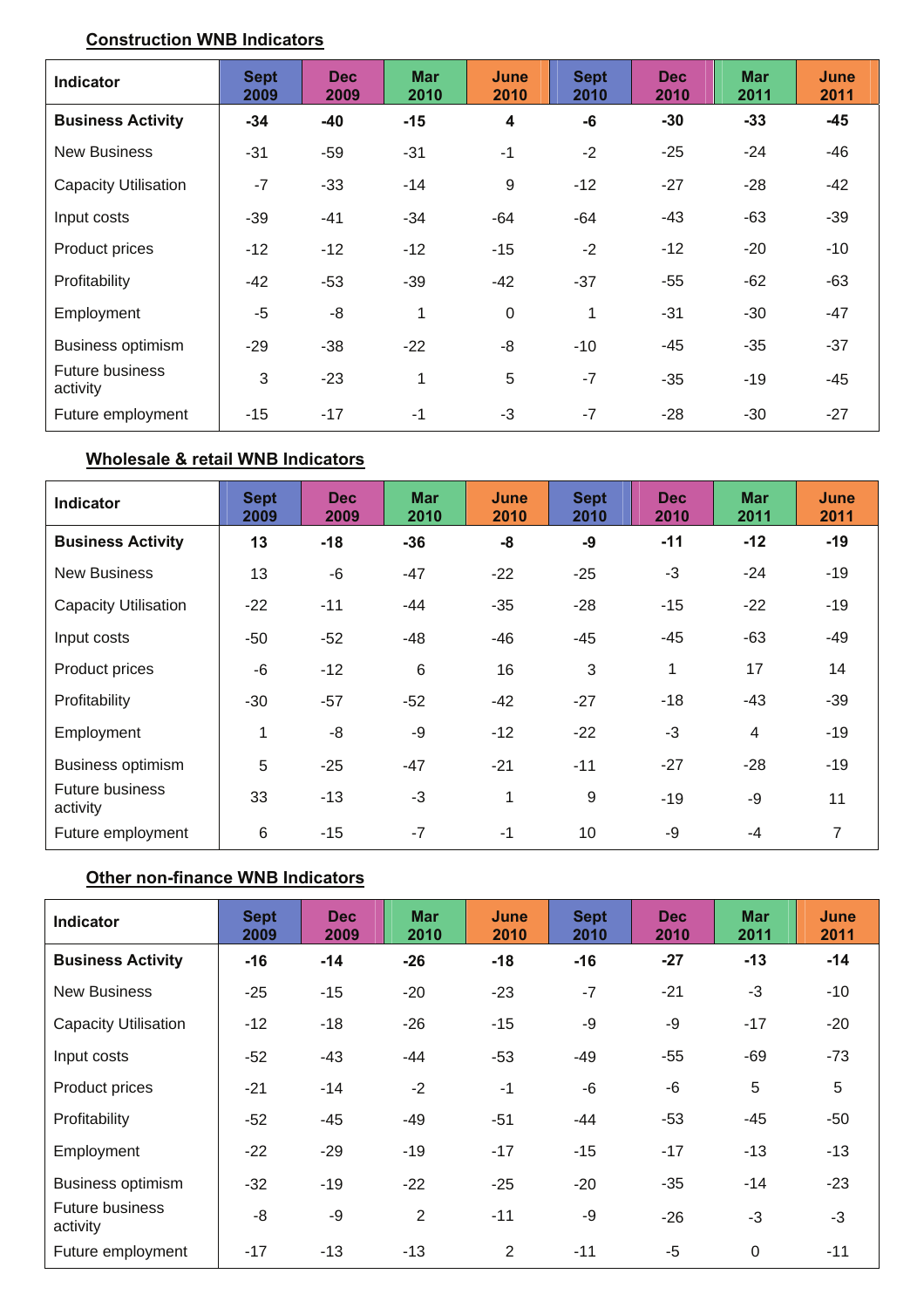# **Business Tendency Survey – June 2011**

#### **BEFORE COMPLETING THE SURVEY PLEASE READ THE ATTACHED GUIDANCE NOTES**

Company Name:

Contact Details:

**If the contact details have changed please update details:** Name:…………………………………Tel number:.………..

The survey is to be **completed by the Chief Executive or Managing Director** and all answers should refer to the local Jersey-based unit of your organisation, not the performance of the international operations of your organisation outside the Island. The basis for answers should be consistent from one survey quarter to the next.

## **Current situation**

**.**

Please **compare the current trading situation** for your organisation to **three months ago; excluding normal seasonal fluctuations** *e.g. current trading situation is higher (the same or lower) than three months ago when seasonal fluctuations are excluded.* 

**Note:** If it is not practical to compare the current trading situation for your organisation with that of three months ago then please compare it with that of one year ago and make a note of this in the exceptional circumstances below. *(see guidance notes)* 

Please tick *one* option only when answering the following questions regarding your organisation:

| 1. Level of business activity / output: Gross income, chargeable hours worked or turnover. (see note 1)                                 |                    |                                                                                                           |                                                                                                                             |  |  |  |
|-----------------------------------------------------------------------------------------------------------------------------------------|--------------------|-----------------------------------------------------------------------------------------------------------|-----------------------------------------------------------------------------------------------------------------------------|--|--|--|
| $\Box$ Higher                                                                                                                           | Same<br>$\lambda$  | $3$ Lower                                                                                                 | $_4$ N/A                                                                                                                    |  |  |  |
| $\Box$ Higher                                                                                                                           | $\frac{1}{2}$ Same | $\overline{3}$ Lower                                                                                      | 2. Incoming new business / new orders: New business 'won' or placed with your organisation. (see note 2)<br>$\triangle$ N/A |  |  |  |
| capacity' means busier and longer hours worked than normal). (see note 3)                                                               |                    | $\frac{1}{1}$ Above capacity $\frac{1}{2}$ Normal capacity $\frac{1}{3}$ Below capacity $\frac{1}{4}$ N/A | 3. Level of capacity utilisation: Current business activity relative to 'normal capacity' (e.g. 'above                      |  |  |  |
| 4. Average costs that you pay for inputs: Prices paid for supplies, purchases, wages and salaries etc.<br>(see note 4)<br>$\Box$ Higher | $\sim$ Same        | $\frac{1}{3}$ Lower                                                                                       | $\triangle$ N/A                                                                                                             |  |  |  |
| (see note 5)<br>$\sqrt{ }$ Higher $\sqrt{ }$ Same                                                                                       |                    | <sub>3</sub> Lower                                                                                        | 5. Average prices that you charge for your products: Prices charged per item or unit of time on average.<br>$_4$ N/A        |  |  |  |
| 6. Profitability: Total profits earned on all activities of your organisation. (see note 6)<br>$\Box$ Higher                            | $\frac{1}{2}$ Same | $_3$   Lower                                                                                              | $_4$ N/A                                                                                                                    |  |  |  |
| 7. <b>Employment:</b> Number of employees employed. (see note 7)<br>$\sqrt{ }$ Higher                                                   | $\sqrt{ }$ Same    | $_3$   Lower                                                                                              | $_4$ N/A                                                                                                                    |  |  |  |
|                                                                                                                                         |                    |                                                                                                           | 8. Business optimism: Optimism about the overall business situation in your sector, generally. (see note 8)                 |  |  |  |
| Increase                                                                                                                                | $\lambda$ Same     | $\sqrt{3}$ Decrease                                                                                       | $_4$ I N/A                                                                                                                  |  |  |  |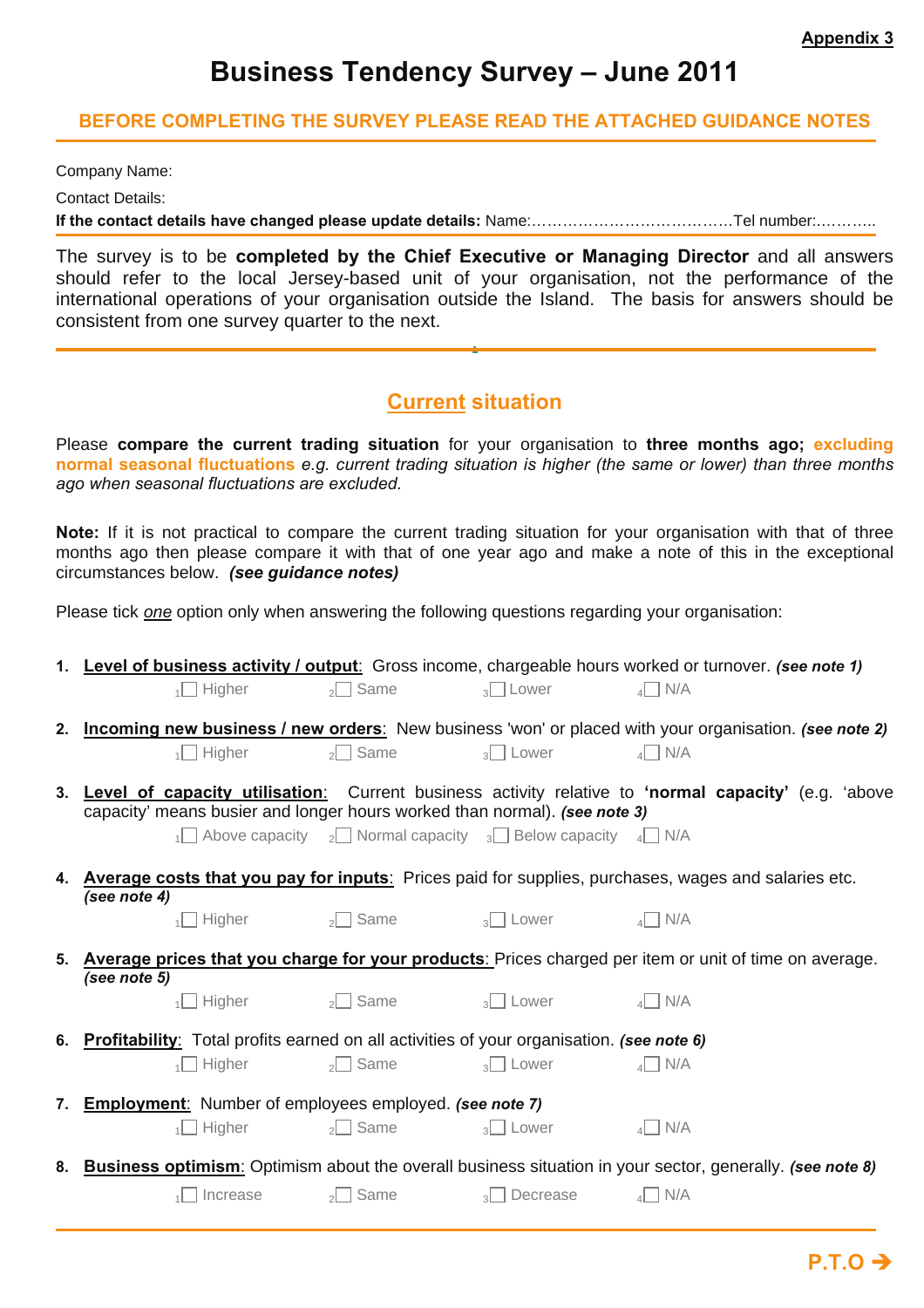## **Future expectations**

Please **compare your expectations** for your organisation over **the next three months** to the current situation; **excluding normal seasonal fluctuations** *e.g. the next quarter will be higher (the same or lower) than the current quarter, excluding seasonal fluctuations.* 

|                                                            |                                                                                         |  | 9. Level of business activity / output: Gross income, chargeable hours worked or turnover. (see note 1) |  |  |  |  |  |  |
|------------------------------------------------------------|-----------------------------------------------------------------------------------------|--|---------------------------------------------------------------------------------------------------------|--|--|--|--|--|--|
|                                                            | $\frac{1}{2}$ Increase $\frac{1}{2}$ No change $\frac{1}{3}$ Decrease $\frac{1}{4}$ N/A |  |                                                                                                         |  |  |  |  |  |  |
| 10. Employment: Number of employees employed. (see note 7) |                                                                                         |  |                                                                                                         |  |  |  |  |  |  |
|                                                            | $\sqrt{1}$ Increase $\sqrt{2}$ No change $\sqrt{3}$ Decrease                            |  | $\overline{A}$ N/A                                                                                      |  |  |  |  |  |  |
|                                                            |                                                                                         |  |                                                                                                         |  |  |  |  |  |  |

## **Exceptional circumstances**

Please list any recent exceptional circumstances such as business re-structuring, mergers or changes in accounting practices and what impact these circumstances have had on the answers provided.

………………………………………………………………………………………………………………….. ………………………………………………………………………………………………………………….. ………………………………………………………………………………………………………………….. ………………………………………………………………………………………………………………….. Would you like to receive a copy of the **quarterly report** via email? Yes / No

Would you like to receive the **next** quarterly **Business Tendency Survey questionnaire** via email? Yes / No

Please provide a contact email address:……………………………………………………………….

*The information contained in each survey will be treated with the strictest confidence and will only be used to produce aggregate measures.* 

**Thank you for your time.**